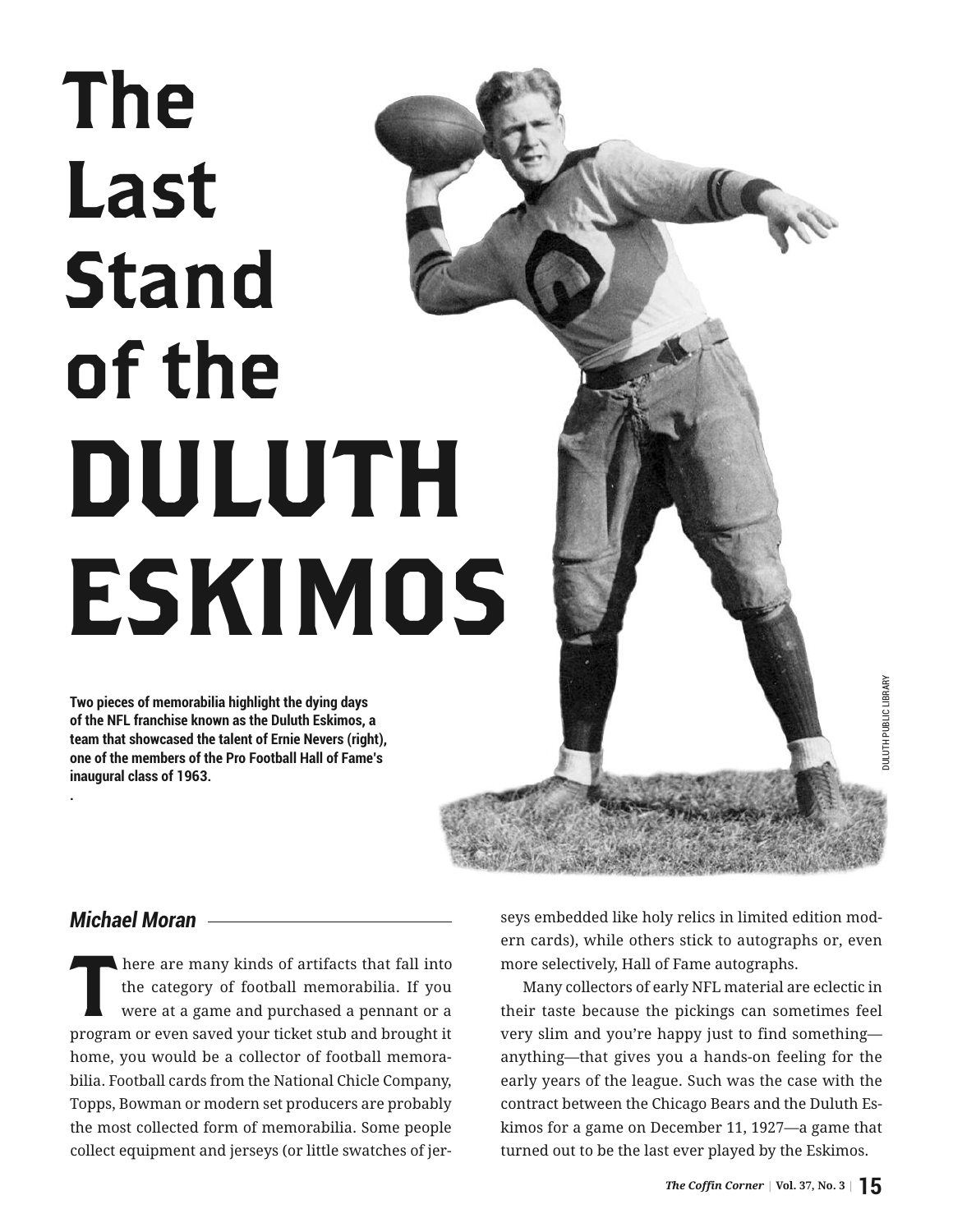|                                                                                                                                                                                                 | The National Football League<br><b>GAME CONTRACT</b>                                                                                                                                                                                                                                                                                                                                                                                                                                                                    |
|-------------------------------------------------------------------------------------------------------------------------------------------------------------------------------------------------|-------------------------------------------------------------------------------------------------------------------------------------------------------------------------------------------------------------------------------------------------------------------------------------------------------------------------------------------------------------------------------------------------------------------------------------------------------------------------------------------------------------------------|
|                                                                                                                                                                                                 | For the purpose of playing a game of football, CHICAGO BEARS FOOTBALL CIUB, Inc.<br>party of the first part, and DULUTH ESKIMOS FO OTBALL CLUB, with ERNIE NEVERS party of the second part,<br>both being members in good standing in The National Football League, hereby agree as follows;                                                                                                                                                                                                                            |
| That a game of football shall be played in the city of Chicago<br>between the hours of 2 P. M. and 6 P. M.                                                                                      | ----------, on grounds<br>furnished by the party of the First part, on the date of $\ell$ . 11 1927.                                                                                                                                                                                                                                                                                                                                                                                                                    |
| That the length of each quarter period of said game shall be ________ 15 _____ minutes.                                                                                                         |                                                                                                                                                                                                                                                                                                                                                                                                                                                                                                                         |
|                                                                                                                                                                                                 |                                                                                                                                                                                                                                                                                                                                                                                                                                                                                                                         |
| been deducted for park rental, not including war tax, to be paid at the conclusion of the game.                                                                                                 |                                                                                                                                                                                                                                                                                                                                                                                                                                                                                                                         |
| officials of The National Football League.                                                                                                                                                      | That party of the <b>second</b> part, for the game aforesaid, shall bear their own expense, and party<br>of the first  part shall pay all officials for said game. except that party of second part shall pay one-half of official's traveling expenses.<br>That the eligibility of all officials and players participating in said game shall have the approval of the                                                                                                                                                 |
| That in case of any dispute regarding plays made during the game,  Spalding's<br>Official Football Guide shall govern, and the decision of the President shall be final.<br>Special Provisions: |                                                                                                                                                                                                                                                                                                                                                                                                                                                                                                                         |
|                                                                                                                                                                                                 |                                                                                                                                                                                                                                                                                                                                                                                                                                                                                                                         |
|                                                                                                                                                                                                 | That party of the first first number of the state of independence of indement<br>weather only, by giving notice to party of the second  part at least five hours before departure<br>of __second__________party's train. In the event_first__________party shall fail to give such notice of<br>cancellation to _ <b>second</b> _____ party, as above provided, and no game is played, party of the _ <b>second</b> __<br>part shall receive only actual expenses (railroad fair, hotel and meals for twenty [20] men). |
| the question of cancellation of said game shall rest solely with the manager of the home team.                                                                                                  | That if both teams have arrived on the field of play, and it is found that said field is questionable for play,                                                                                                                                                                                                                                                                                                                                                                                                         |
|                                                                                                                                                                                                 | Party of firstpart shall issuepasses and party of _secondpart shall receivepasses.                                                                                                                                                                                                                                                                                                                                                                                                                                      |
| In Witness Whereof, the said parties have hereunto set their hands and seals this 7th<br>of December<br>$192 \t7$                                                                               | day<br>CHICAGO BEARS FOOTBALL CLUB.<br>$Bv$ <sub><math>\alpha</math></sub>                                                                                                                                                                                                                                                                                                                                                                                                                                              |
| Approved by:<br>THE NATIONAL FOOTBALL LEAGUE                                                                                                                                                    | DULUTH ESKIMOS FOOTBALL CLUB,                                                                                                                                                                                                                                                                                                                                                                                                                                                                                           |
| <b>Secretary and Treasurer</b>                                                                                                                                                                  |                                                                                                                                                                                                                                                                                                                                                                                                                                                                                                                         |
|                                                                                                                                                                                                 |                                                                                                                                                                                                                                                                                                                                                                                                                                                                                                                         |
|                                                                                                                                                                                                 | This copy to be held by the party of the first part.                                                                                                                                                                                                                                                                                                                                                                                                                                                                    |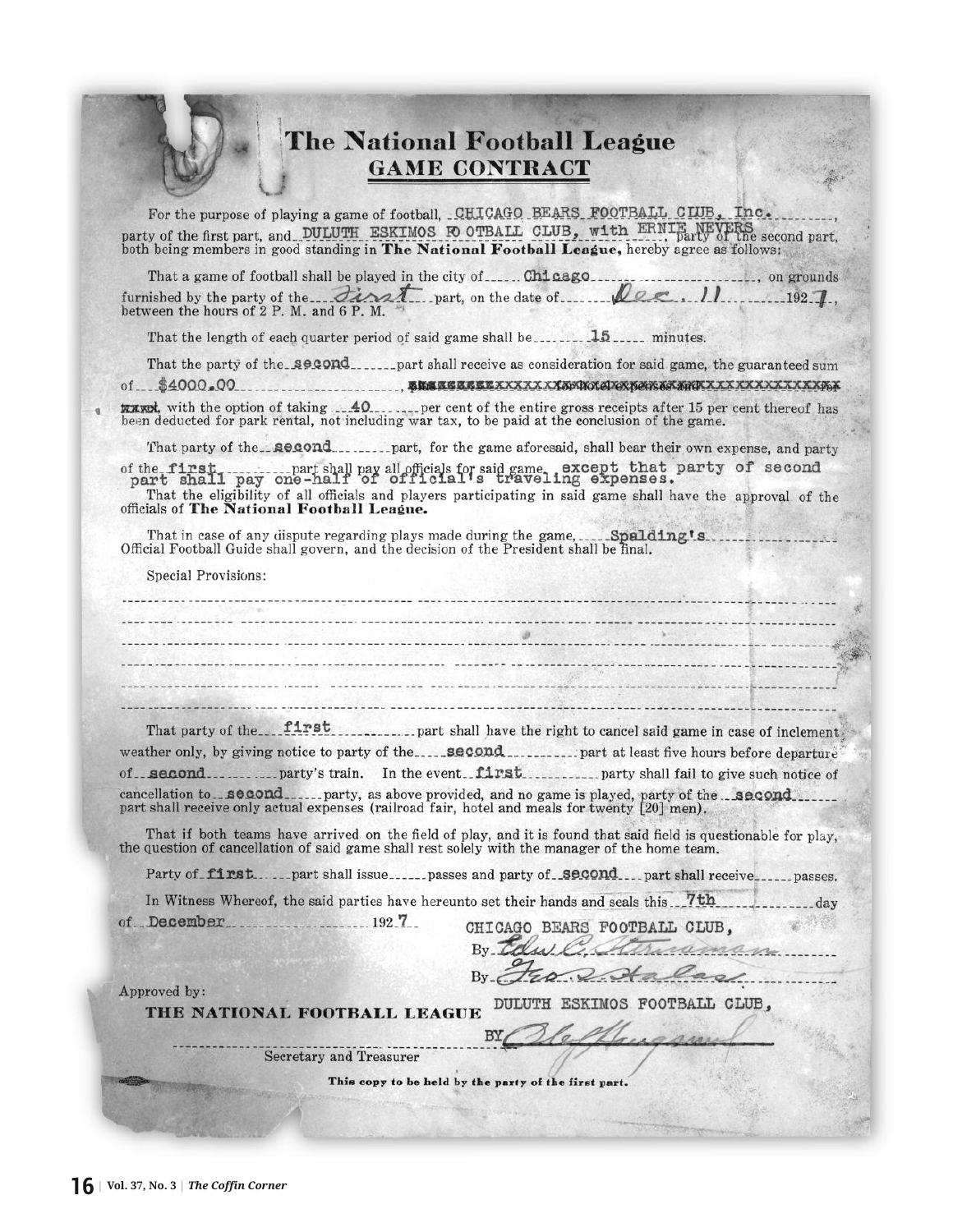| That a game of football shall be played in the city of<br>Chicago.                                                                                                                                                  | on grounds  |
|---------------------------------------------------------------------------------------------------------------------------------------------------------------------------------------------------------------------|-------------|
| furnished by the party of the  Final spart, on the date of between the hours of 2 P. M. and 6 P. M.<br>$Q_{\ell}$ . 11                                                                                              | $192 - 7$ . |
|                                                                                                                                                                                                                     |             |
| That the party of the second<br>part shall receive as consideration for said game, the guaranteed sum                                                                                                               |             |
| of\$4000.00                                                                                                                                                                                                         |             |
| <b>EXXEM</b> , with the option of taking 140 per cent of the entire gross receipts after 15 per cent thereof has<br>been deducted for park rental, not including war tax, to be paid at the conclusion of the game. |             |
|                                                                                                                                                                                                                     |             |

In the contract the Bears made a \$4,000 guarantee to the Eskimos for the game. NFL records show that 2,500 people attended. It's safe to say that an attendance of 2,500 at Wrigley Field did not generate \$4,000 in receipts, so the Bears must have been backed into a corner—financially speaking. No doubt it was part of the reason the Bears ended the 1927 season \$3,488.35 in the red.

For autographs you have Dutch Sternaman and George Halas, co-owners of the Bears until Halas bought out Sternaman in 1933. For the Eskimos you have Ole Haugsrud, the man who brought Ernie Nevers into professional football and who supposedly paid \$1 to purchase the team from the players, who had been running it as a cooperative venture. When Haugsrud sold the Duluth franchise to a team in Orange, New Jersey in 1929, it was with an agreement that he would receive a percentage of the next NFL franchise in Minnesota—thirty years later he became a part owner of the Minnesota Vikings.

A companion piece is the letter on Eskimo stationary from 1929 seen on the next page. It is collectible for the letterhead, the autograph and the historical content. It shows that prior to the Duluth franchise being sold to Orange there was a final attempt to field an Eskimos NFL team. The date of the letter, July 22, is interesting because both Haugsrud and Scanlon were at the same time in negotiations with Dr. David Jones, who became the new owner of the Chicago Cardinals four days prior, to manage and coach that team—and to bring Ernie Nevers along with them. Maybe when Johnny Blood McNally signed with the Packers they gave in to the pressure at the owners meeting to sell their franchise to Newark, but the letter shows they struggled to the bitter end to keep the Eskimos alive.

MICHAEL MORAN is the senior pastor of the First Congregational Church in New Milford, Connecticut. His research and collecting interests focus on his father, Hap Moran, who played in the NFL from 1926 to 1933, and the game of that era.

to set their hands and seals this.... CHICAGO BEARS FOOTBALL CLUB. man ی کی ESKIMOS FOOTBALL CLUB. JE the party of the first part.